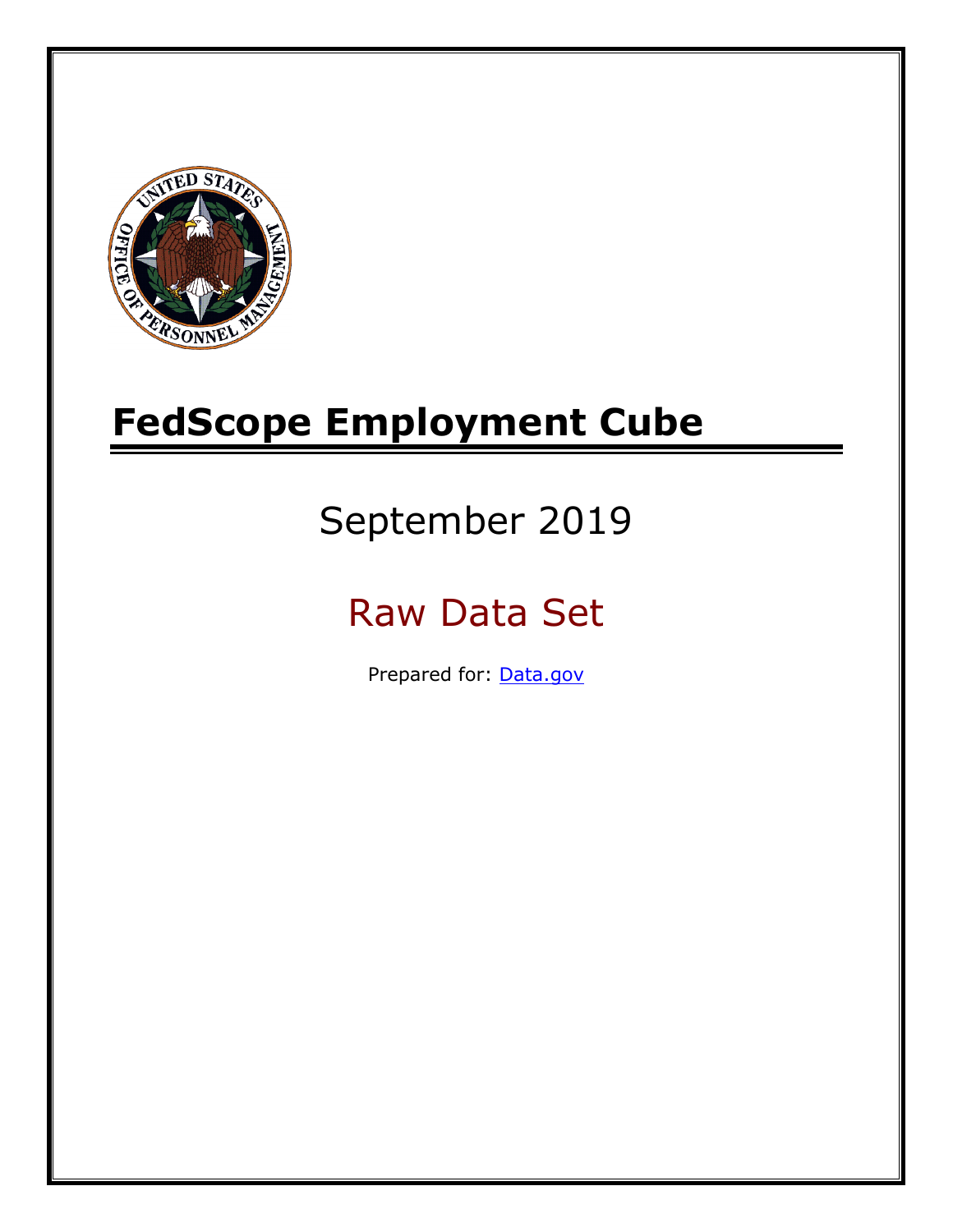FedScope Employment Cube (September 2019)

**Raw Data Set** (http://www.data.gov/)



# **Table of Contents**

| $\mathbf{1}$   | <b>OVERVIEW</b>                                | 3                                          |
|----------------|------------------------------------------------|--------------------------------------------|
| 1.1            | Purpose                                        |                                            |
| 1.2            | <b>Scope</b>                                   |                                            |
| $\overline{2}$ | <b>RAW DATA SET FILE</b>                       | $\begin{array}{c} 3 \\ 3 \\ 3 \end{array}$ |
|                | 2.1 FACTDATA                                   |                                            |
| 3              | <b>DIMENSION TRANSLATIONS FILES</b>            |                                            |
| 3.1            | Agency                                         | $\frac{5}{5}$                              |
| 3.2            | Location                                       | 6                                          |
| 3.3            | Age                                            | $\frac{6}{7}$                              |
| 3.4            | <b>Education Level</b>                         |                                            |
| 3.5            | <b>General Schedule &amp; Equivalent Grade</b> | 8                                          |
| 3.6            | <b>Length of Service</b>                       | 8                                          |
| 3.7            | Occupation                                     | 9                                          |
| 3.8            | <b>Occupation Category</b>                     | 9                                          |
| 3.9            | Pay Plan & Grade                               | 10                                         |
|                | 3.10 Salary Level                              | 10                                         |
|                | 3.11 STEM Occupations                          | 11                                         |
|                | 3.12 Supervisory Status                        | 11                                         |
|                | 3.13 Type of Appointment                       | 12                                         |
|                | 3.14 Work Schedule                             | 12                                         |
|                | 3.15 Work Status                               | 13                                         |
|                | 3.16 Date                                      | 13                                         |
|                | 3.17 Employment                                | 14                                         |
|                | 3.18 Average Salary                            | 14                                         |
|                | 3.19 Average Length of Service                 | 14                                         |
| $\overline{4}$ | <b>DATA DEFINITIONS</b>                        | 15                                         |
| 4.1            | Agency                                         | 15                                         |
| 4.2            | Location                                       | 15                                         |
| 4.3            | Age                                            | 15                                         |
| 4.4            | <b>Education Level</b>                         | 15                                         |
| 4.5            | <b>General Schedule &amp; Equivalent Grade</b> | 15                                         |
| 4.6            | <b>Length of Service</b>                       | 15                                         |
| 4.7            | Occupation                                     | 15                                         |
| 4.8            | <b>Occupation Category</b>                     | 15                                         |
| 4.9            | Pay Plan & Grade                               | 16                                         |
| 4.10           | <b>Salary Level</b>                            | 16                                         |
| 4.11           | <b>STEM Occupations</b>                        | 16                                         |
| 4.12           | <b>Supervisory Status</b>                      | 16                                         |
| 4.13           | <b>Type of Appointment</b>                     | 16                                         |
| 4.14           | <b>Work Schedule</b>                           | 16                                         |

**Source**: FedScope [\(https://www.fedscope.opm.gov/\)](https://www.fedscope.opm.gov/) 1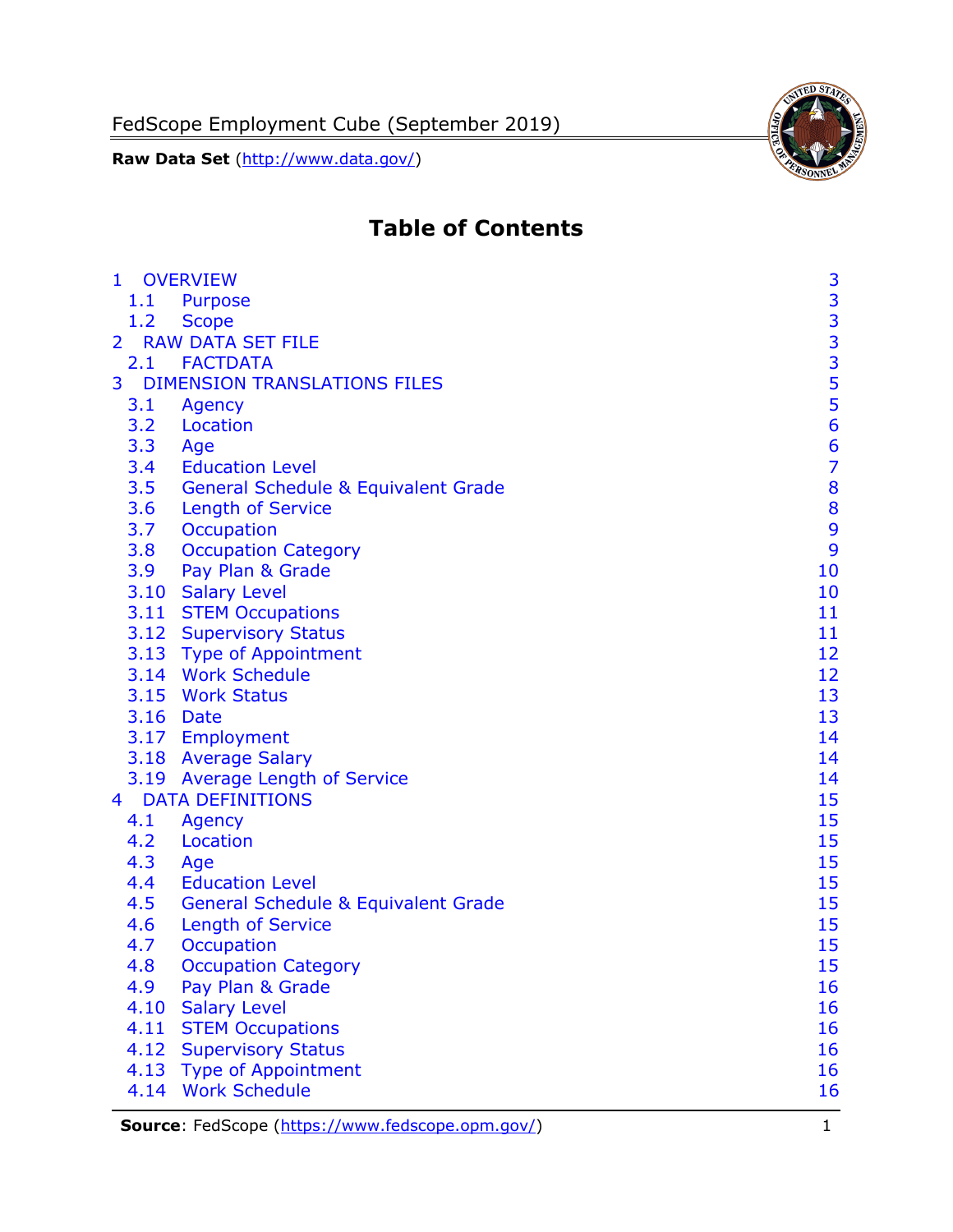FedScope Employment Cube (September 2019) **Raw Data Set** (http://www.data.gov/) 4.15 [Work Status](#page-16-6) 16 4.16 [Date](#page-16-7) 16 and 16 and 16 and 16 and 16 and 16 and 16 and 16 and 16 and 16 and 16 and 16 and 16 and 16 and 16 4.17 [Employment](#page-17-0) 17 4.18 [Average Salary](#page-17-1) 17 4.19 [Average Length of Service](#page-17-2) 17 and 17 5 [APPENDIX](#page-18-0) 18 5.1 [SAS Program to Read Raw Data Sets for Data Analysis](#page-18-1) 18

5.2 [FedScope General Public Web Site](#page-18-2) 18 and 18

# **Listing of Tables**

| Table 2.1: FACTDATA.TXT Record Layout   | 4  |
|-----------------------------------------|----|
| Table 3.1: DTagy.txt Record Layout      | 5  |
| Table 3.2: DTloc.txt Record Layout      | 6  |
| Table 3.3: DTagelvl.txt Record Layout   | 6  |
|                                         |    |
| Table 3.4: DTedlvl.txt Record Layout    | 7  |
| Table 3.5: DTgsegrd.txt Record Layout   | 8  |
| Table 3.6: DTloslvl.txt Record Layout   | 8  |
| Table 3.7: DTocc.txt Record Layout      | 9  |
| Table 3.8: DTpatco.txt Record Layout    | 9  |
| Table 3.9: DTppgrd.txt Record Layout    | 10 |
| Table 3.10: DTsallvl.txt Record Layout  | 10 |
| Table 3.11: DTstemocc.txt Record Layout | 11 |
| Table 3.12: DTsuper.txt Record Layout   | 11 |
| Table 3.13: DTtoa.txt Record Layout     | 12 |
| Table 3.14: DTwrksch.txt Record Layout  | 12 |
| Table 3.15: DTwkstat.txt Record Layout  | 13 |
| Table 3.16: DTdate.txt Record Layout    | 13 |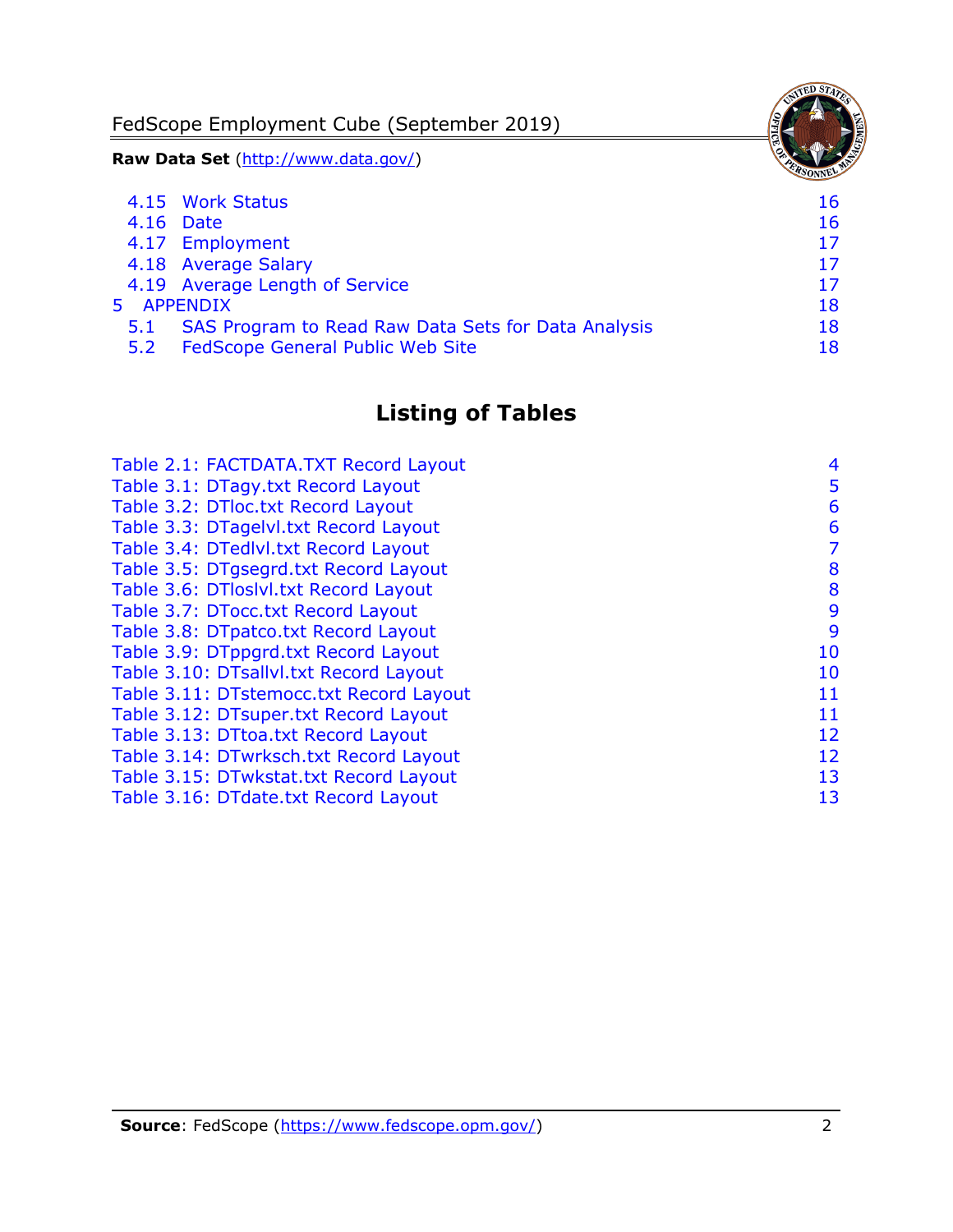<span id="page-3-0"></span>

#### <span id="page-3-1"></span>*1.1 Purpose*

The purpose of this raw data set is to increase public access to high value, machine readable datasets generated by the U.S. Office of Personnel Management. The FedScope Employment Cube data sets are available via [Data.gov.](http://www.data.gov/)

#### <span id="page-3-2"></span>*1.2 Scope*

The scope of this raw data set includes data elements used in the creation of the FedScope Employment Cube [\(https://www.fedscope.opm.gov/\)](https://www.fedscope.opm.gov/). **NOTE**: Starting in FY 2010, the OPM Statistical Data Mart (SDM) is the source for all FedScope data. The SDM is processed data from the Enterprise Human Resources Integration (EHRI) data warehouse. Data is processed on a quarterly basis (i.e. March, June, September and December).

# <span id="page-3-3"></span>**2 RAW DATA SET FILE**

## <span id="page-3-4"></span>*2.1 FACTDATA*

This "**delimited**" (comma separated value (**CSV**)) raw data set provides employee population data as of September 2019. Each column value is separated by a "**comma**" from the next column's value and each row starts a new record. Each record contains 20 data elements. The record layout for FACTDATA.TXT is depicted in [Table 2.1](#page-4-0) below:

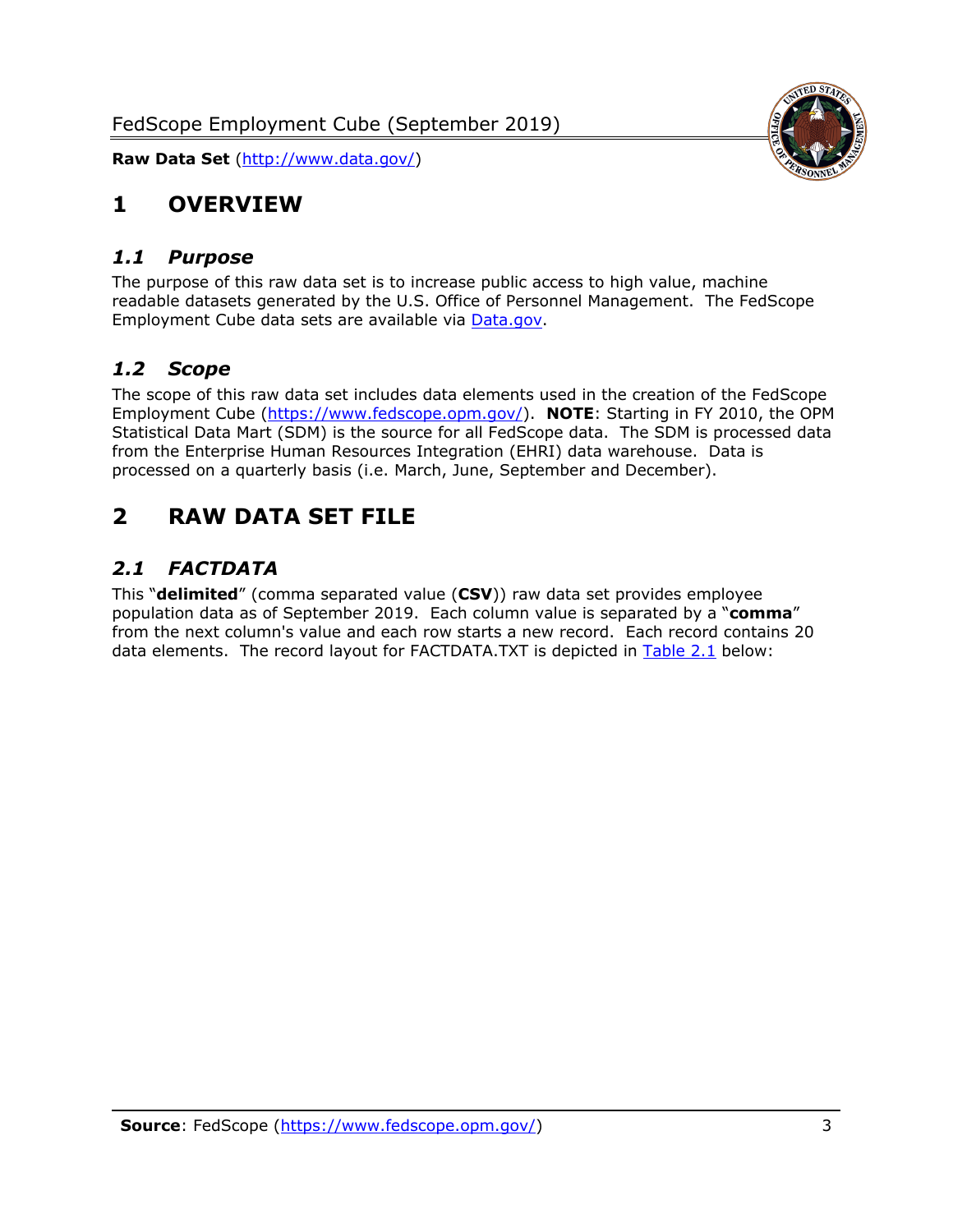

<span id="page-4-0"></span>

| <b>Data</b><br><b>Column</b> | <b>DATA ELEMENT NAME</b>            | <b>CSV</b><br><b>Column</b><br><b>Name</b> | <b>CSV</b><br><b>Column</b><br><b>Format</b> |
|------------------------------|-------------------------------------|--------------------------------------------|----------------------------------------------|
| $\mathbf{1}$                 | Agency                              | <b>AGYSUB</b>                              | <b>TEXT</b>                                  |
| $\overline{2}$               | Location                            | <b>LOC</b>                                 | <b>TEXT</b>                                  |
| 3                            | Age                                 | <b>AGELVL</b>                              | <b>TEXT</b>                                  |
| $\overline{4}$               | <b>Education Level</b>              | <b>EDLVL</b>                               | <b>TEXT</b>                                  |
| 5                            | General Schedule & Equivalent Grade | <b>GSEGRD</b>                              | <b>TEXT</b>                                  |
| 6                            | Length of Service                   | <b>LOSLVL</b>                              | <b>TEXT</b>                                  |
| $\overline{7}$               | Occupation                          | <b>OCC</b>                                 | <b>TEXT</b>                                  |
| 8                            | <b>Occupation Category</b>          | <b>PATCO</b>                               | <b>TEXT</b>                                  |
| 9                            | Pay Plan & Grade                    | <b>PPGRD</b>                               | <b>TEXT</b>                                  |
| 10                           | Salary Level                        | <b>SALLVL</b>                              | <b>TEXT</b>                                  |
| 11                           | <b>STEM Occupations</b>             | <b>STEMOCC</b>                             | <b>TEXT</b>                                  |
| 12                           | <b>Supervisory Status</b>           | <b>SUPERVIS</b>                            | <b>TEXT</b>                                  |
| 13                           | Type of Appointment                 | <b>TOA</b>                                 | <b>TEXT</b>                                  |
| 14                           | Work Schedule                       | <b>WORKSCH</b>                             | <b>TEXT</b>                                  |
| 15                           | <b>Work Status</b>                  | <b>WORKSTAT</b>                            | <b>TEXT</b>                                  |
| 16                           | Date (e.g. 201909)                  | <b>DATECODE</b>                            | <b>TEXT</b>                                  |
| 17                           | Employment                          | <b>EMPLOYMENT</b>                          | <b>NUMERIC</b>                               |
| 18                           | Average Salary                      | <b>SALARY</b>                              | <b>NUMERIC</b>                               |
| 19                           | Average Length of Service           | <b>LOS</b>                                 | <b>NUMERIC</b>                               |
|                              | <b>Total Records: 2,132,812</b>     |                                            |                                              |

#### **Table 2.1: FACTDATA.TXT Record Layout**

**NOTE**: If importing this table (data set) into Excel, change the "column data format" for columns 1-17 from "General" to "Text". Columns 18-20 can be imported as "General" data format. In Excel, the "General" data format converts numeric values to numbers. Columns 1-17 are TEXT fields; Columns 18-20 are NUMERIC fields.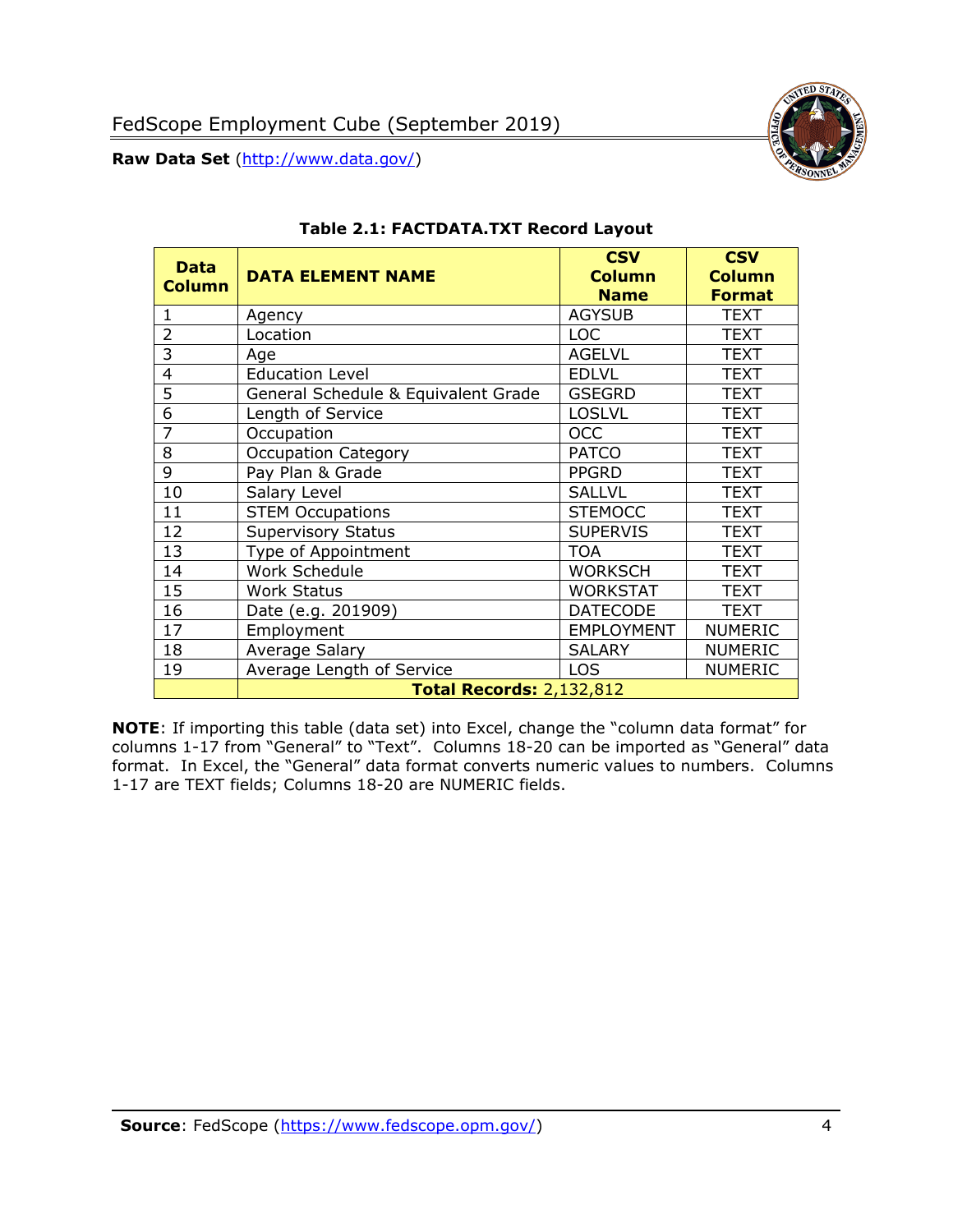

# <span id="page-5-0"></span>**3 DIMENSION TRANSLATIONS FILES**

#### <span id="page-5-1"></span>*3.1 Agency*

This "**delimited**" (comma separated value (**CSV**)) data file provides translations for the agency data element contained in the employee population data file (FACTDATA.TXT). See [Table 2.1.](#page-4-0) Each column value is separated by a "**comma**" from the next column's value and each row starts a new record. Each record contains 6 data elements. The record layout for DTagy.txt is depicted in [Table 3.1](#page-5-2) below:

<span id="page-5-2"></span>

| <b>Data</b><br><b>Column</b> | <b>DATA ELEMENT NAME</b>       | <b>CSV</b><br><b>Column</b><br><b>Name</b> | <b>CSV</b><br><b>Column</b><br><b>Format</b> |
|------------------------------|--------------------------------|--------------------------------------------|----------------------------------------------|
|                              | Agency Type                    | <b>AGYTYP</b>                              | <b>TEXT</b>                                  |
|                              | <b>Agency Type Translation</b> | <b>AGYTYPT</b>                             | <b>TEXT</b>                                  |
| 3                            | Agency                         | AGY                                        | <b>TEXT</b>                                  |
|                              | <b>Agency Translation</b>      | <b>AGYT</b>                                | <b>TEXT</b>                                  |
|                              | Agency Sub element             | <b>AGYSUB</b>                              | <b>TEXT</b>                                  |
| 6                            | Agency Sub element Translation | <b>AGYSUBT</b>                             | <b>TEXT</b>                                  |
| <b>Total Records: 527</b>    |                                |                                            |                                              |

#### **Table 3.1: DTagy.txt Record Layout**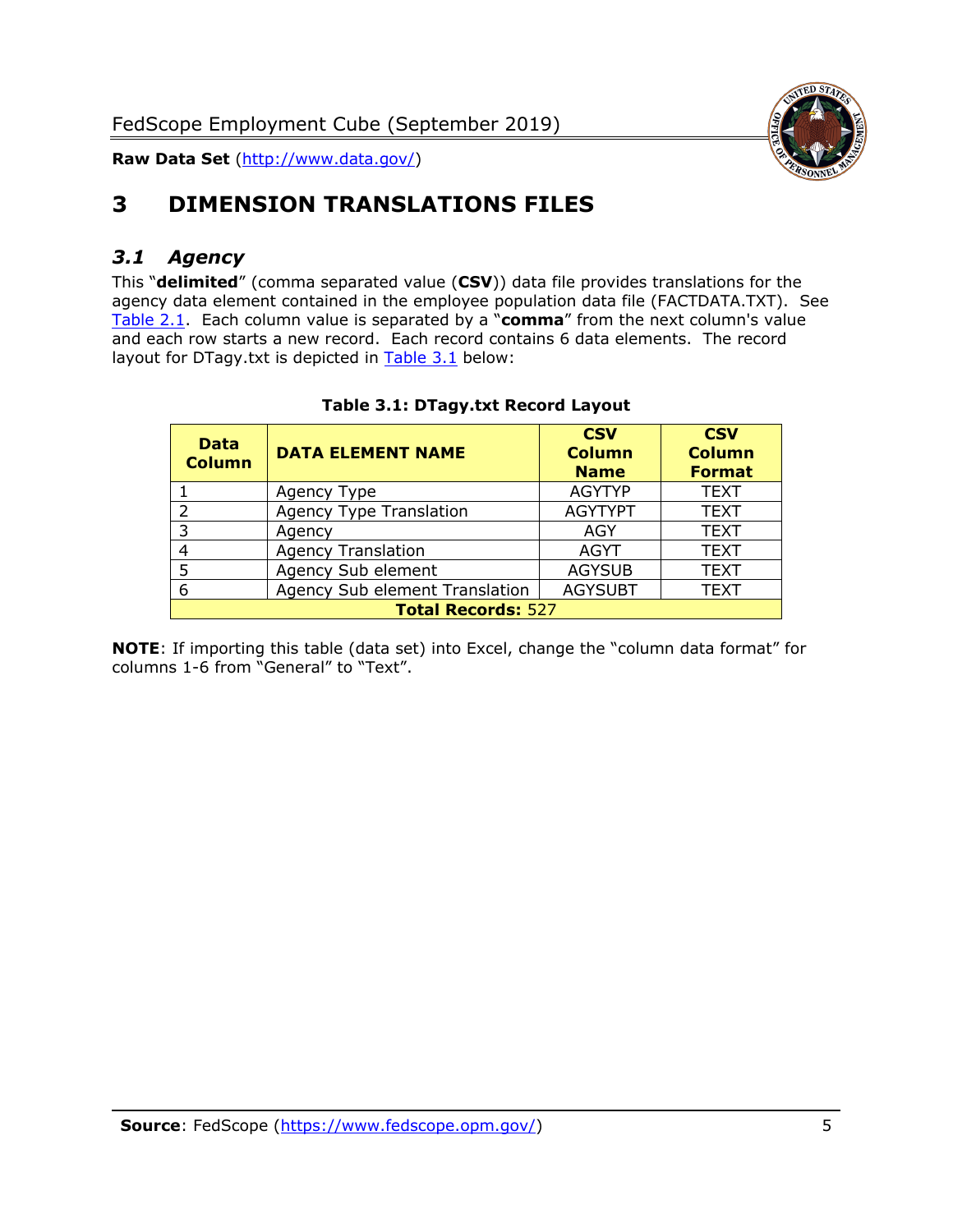

#### <span id="page-6-0"></span>*3.2 Location*

This "**delimited**" (comma separated value (**CSV**)) data file provides translations for the location data element contained in the employee population data file (FACTDATA.TXT). See [Table 2.1.](#page-4-0) Each column value is separated by a "**comma**" from the next column's value and each row starts a new record. Each record contains 4 data elements. The record layout for DTloc.txt is depicted in [Table 3.2](#page-6-2) below:

<span id="page-6-2"></span>

| <b>Data</b><br><b>Column</b> | <b>DATA ELEMENT NAME</b>         | <b>CSV</b><br><b>Column</b><br><b>Name</b> | <b>CSV</b><br><b>Column</b><br><b>Format</b> |
|------------------------------|----------------------------------|--------------------------------------------|----------------------------------------------|
|                              | Location Type                    | <b>LOCTYP</b>                              | <b>TEXT</b>                                  |
|                              | Location Type Translation        | <b>LOCTYPT</b>                             | <b>TEXT</b>                                  |
|                              | State/Country                    | <b>LOC</b>                                 | <b>TEXT</b>                                  |
|                              | <b>State/Country Translation</b> | LOCT                                       | <b>TEXT</b>                                  |
| <b>Total Records: 224</b>    |                                  |                                            |                                              |

**NOTE**: If importing this table (data set) into Excel, change the "column data format" for columns 1-4 from "General" to "Text".

#### <span id="page-6-1"></span>*3.3 Age*

This "**delimited**" (comma separated value (**CSV**)) data file provides translations for the age data element contained in the employee population data file (FACTDATA.TXT). See Table [2.1.](#page-4-0) Each column value is separated by a "**comma**" from the next column's value and each row starts a new record. Each record contains 2 data elements. The record layout for DTagelvl.txt is depicted in [Table 3.3](#page-6-3) below:

<span id="page-6-3"></span>

| <b>Data</b><br><b>Column</b> | <b>DATA ELEMENT NAME</b> | <b>CSV</b><br><b>Column</b><br><b>Name</b> | <b>CSV</b><br><b>Column</b><br><b>Format</b> |
|------------------------------|--------------------------|--------------------------------------------|----------------------------------------------|
|                              | Age                      | AGELVL                                     | TFXT                                         |
|                              | Age Translation          | AGEL VLT                                   | TFXT                                         |
| <b>Total Records: 12</b>     |                          |                                            |                                              |

#### **Table 3.3: DTagelvl.txt Record Layout**

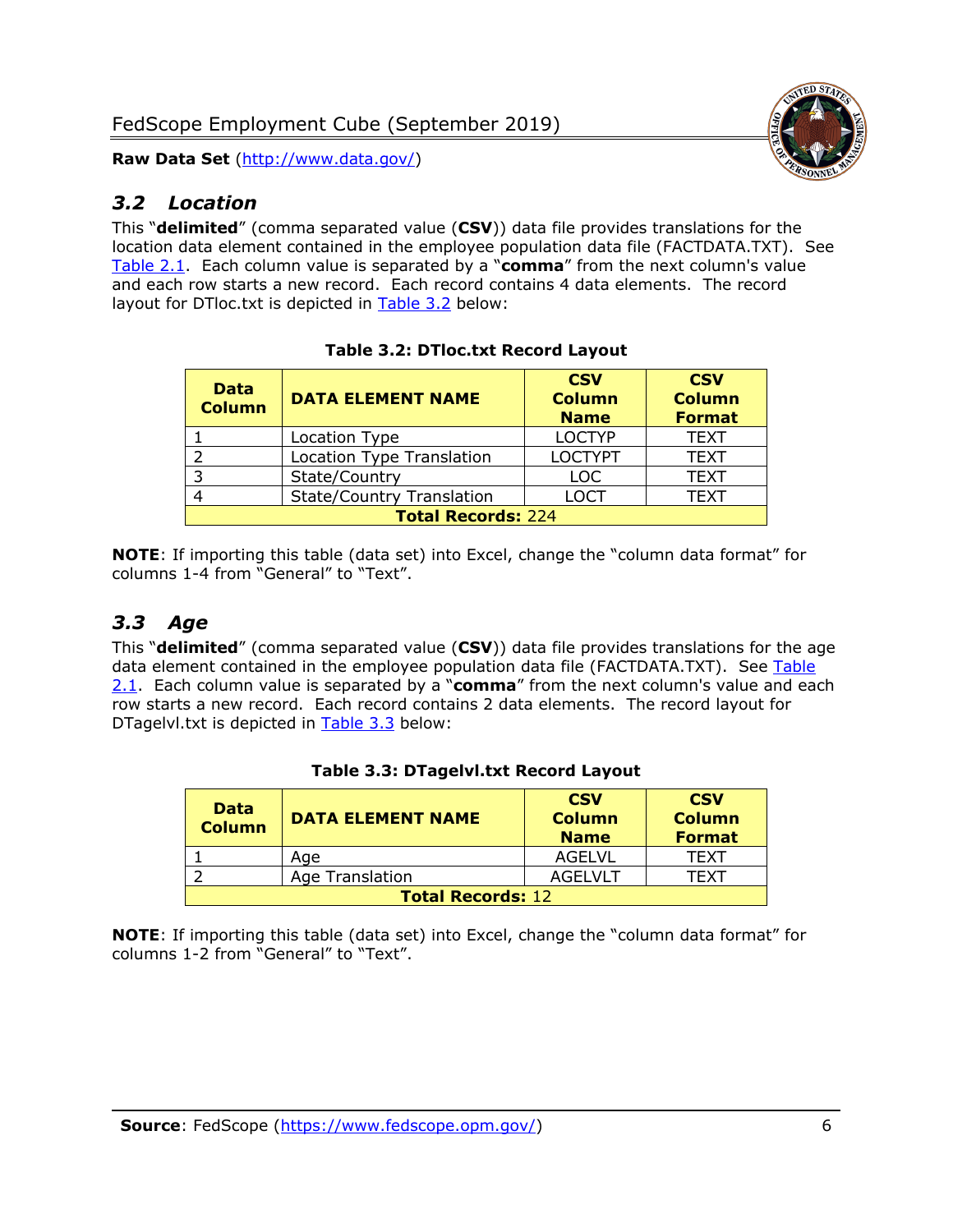

# <span id="page-7-0"></span>*3.4 Education Level*

This "**delimited**" (comma separated value (**CSV**)) data file provides translations for the education level data element contained in the employee population data file (FACTDATA.TXT). See [Table 2.1.](#page-4-0) Each column value is separated by a "**comma**" from the next column's value and each row starts a new record. Each record contains 4 data elements. The record layout for DTedlvl.txt is depicted in [Table 3.4](#page-7-1) below:

<span id="page-7-1"></span>

| <b>Data</b><br><b>Column</b> | <b>DATA ELEMENT NAME</b>                | <b>CSV</b><br><b>Column</b><br><b>Name</b> | <b>CSV</b><br><b>Column</b><br><b>Format</b> |
|------------------------------|-----------------------------------------|--------------------------------------------|----------------------------------------------|
|                              | <b>Education Level Type</b>             | <b>EDLVLTYP</b>                            | <b>TEXT</b>                                  |
| ົາ                           | <b>Education Level Type Translation</b> | <b>EDLVLTYPT</b>                           | <b>TEXT</b>                                  |
| 3                            | <b>Education Level</b>                  | <b>EDLVL</b>                               | <b>TEXT</b>                                  |
|                              | <b>Education Level Translation</b>      | <b>EDLVLT</b>                              | <b>TEXT</b>                                  |
| <b>Total Records: 24</b>     |                                         |                                            |                                              |

#### **Table 3.4: DTedlvl.txt Record Layout**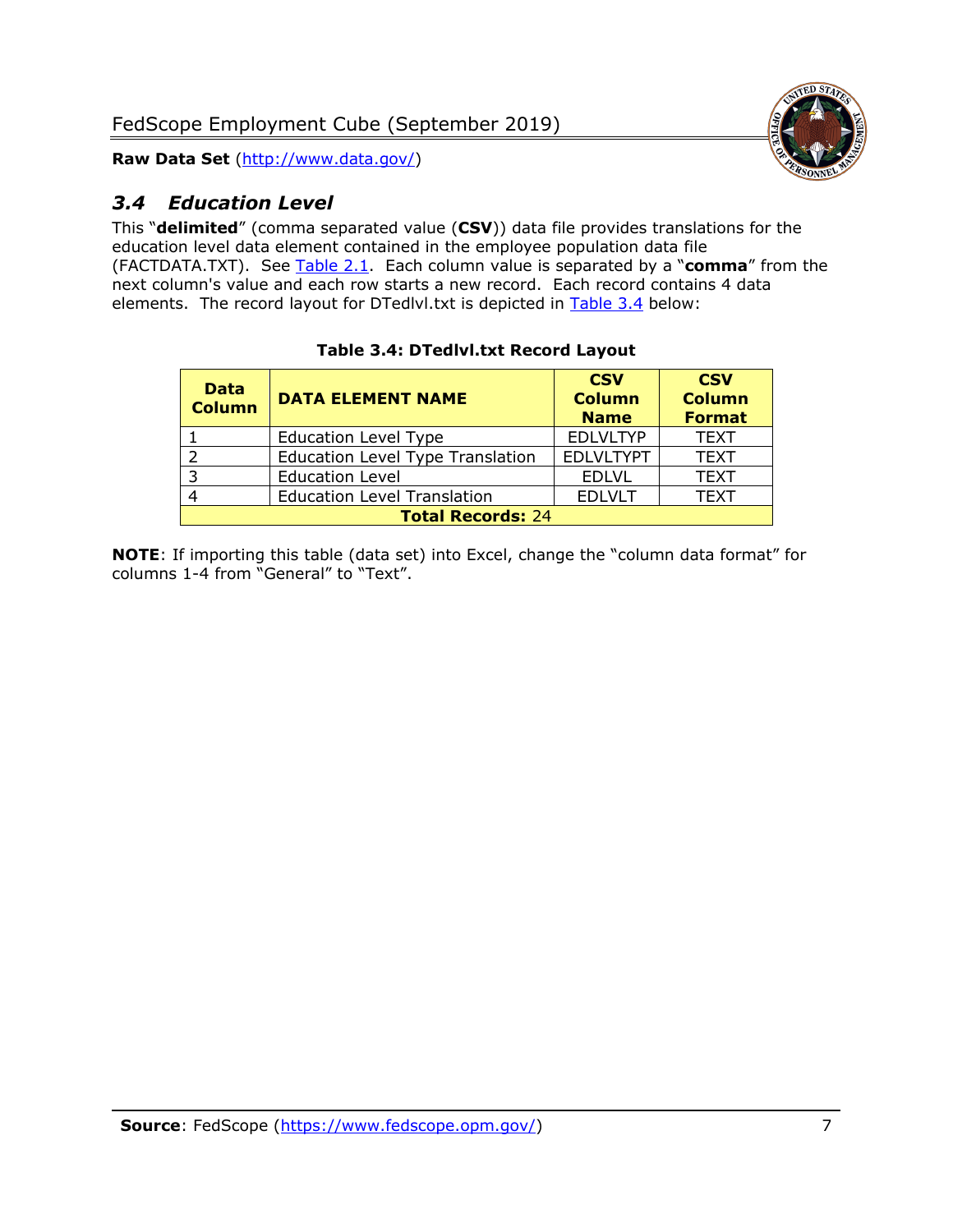

## <span id="page-8-0"></span>*3.5 General Schedule & Equivalent Grade*

This "**delimited**" (comma separated value (**CSV**)) data file provides translations for the general schedule & equivalent grade data element contained in the employee population data file (FACTDATA.TXT). See [Table 2.1.](#page-4-0) Each column value is separated by a "**comma**" from the next column's value and each row starts a new record. Each record contains 1 data element. The record layout for DTgsegrd.txt is depicted in [Table 3.5](#page-8-2) below:

#### **Table 3.5: DTgsegrd.txt Record Layout**

<span id="page-8-2"></span>

| <b>Data</b><br><b>Column</b> | <b>DATA ELEMENT NAME</b>            | <b>CSV</b><br><b>Column</b><br><b>Name</b> | <b>CSV</b><br><b>Column</b><br><b>Format</b> |
|------------------------------|-------------------------------------|--------------------------------------------|----------------------------------------------|
|                              | General Schedule & Equivalent Grade | GSEGRD                                     | TFXT                                         |
| <b>Total Records: 17</b>     |                                     |                                            |                                              |

**NOTE**: If importing this table (data set) into Excel, change the "column data format" for column 1-from "General" to "Text".

#### <span id="page-8-1"></span>*3.6 Length of Service*

This "**delimited**" (comma separated value (**CSV**)) data file provides translations for the length of service data element contained in the employee population data file (FACTDATA.TXT). See [Table 2.1.](#page-4-0) Each column value is separated by a "**comma**" from the next column's value and each row starts a new record. Each record contains 2 data elements. The record layout for DTloslvl.txt is depicted in [Table 3.6](#page-8-3) below:

#### **Table 3.6: DTloslvl.txt Record Layout**

<span id="page-8-3"></span>

| <b>Data</b><br><b>Column</b>  | <b>DATA ELEMENT NAME</b> | <b>CSV</b><br><b>Column</b><br><b>Name</b> | <b>CSV</b><br><b>Column</b><br><b>Format</b> |
|-------------------------------|--------------------------|--------------------------------------------|----------------------------------------------|
|                               | Length of Service        | <b>LOSLVL</b>                              | TFXT                                         |
| Length of Service Translation |                          | <b>LOSLVLT</b>                             | TFXT                                         |
| <b>Total Records: 11</b>      |                          |                                            |                                              |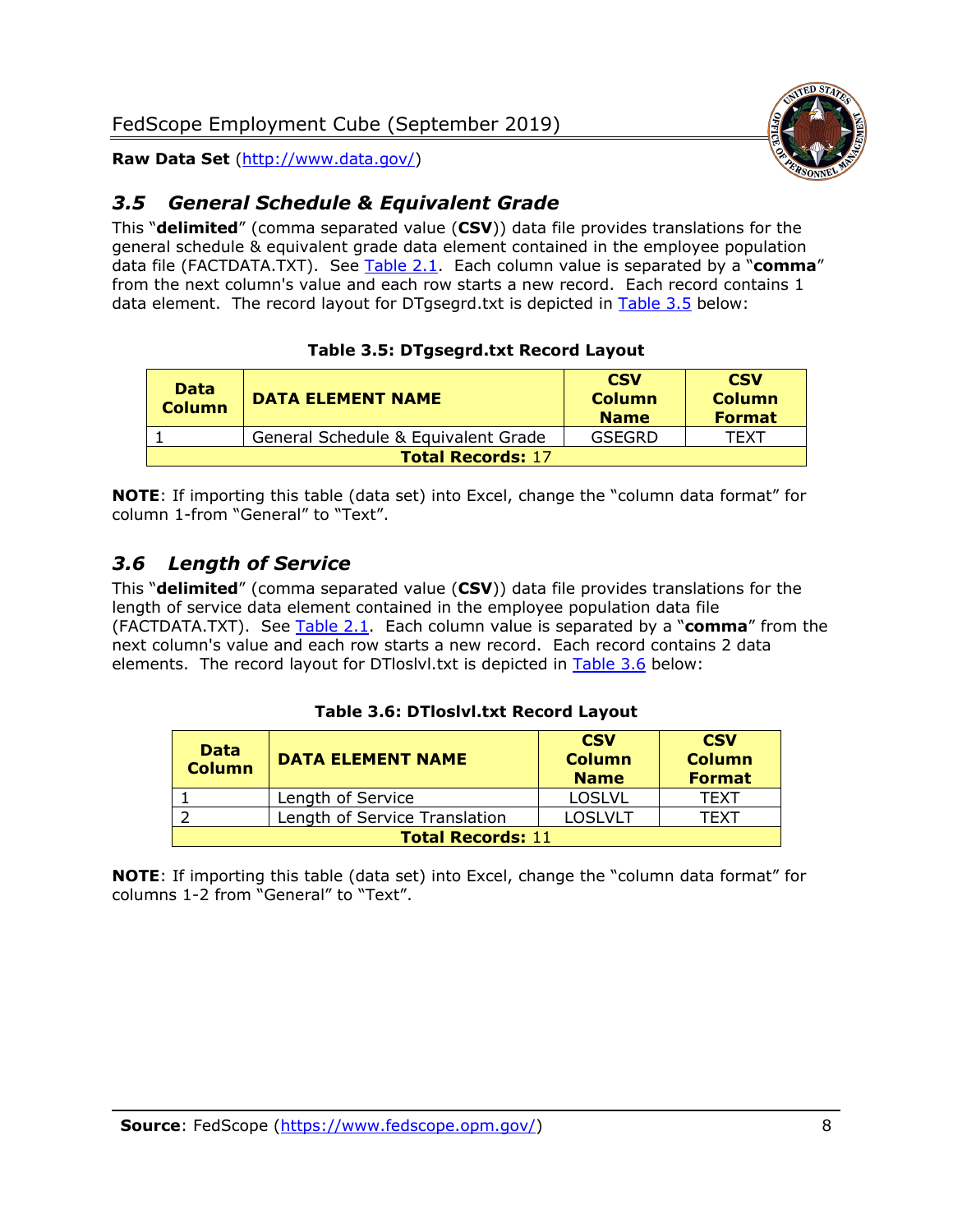

#### <span id="page-9-0"></span>*3.7 Occupation*

This "**delimited**" (comma separated value (**CSV**)) data file provides translations for the occupation data element contained in the employee population data file (FACTDATA.TXT). See [Table 2.1.](#page-4-0) Each column value is separated by a "**comma**" from the next column's value and each row starts a new record. Each record contains 6 data elements. The record layout for DTocc.txt is depicted in [Table 3.7](#page-9-2) below:

<span id="page-9-2"></span>

| <b>Data</b><br><b>Column</b> | <b>DATA ELEMENT NAME</b>             | <b>CSV</b><br><b>Column</b><br><b>Name</b> | <b>CSV</b><br><b>Column</b><br><b>Format</b> |
|------------------------------|--------------------------------------|--------------------------------------------|----------------------------------------------|
|                              | Occupation Type                      | <b>OCCTYP</b>                              | <b>TEXT</b>                                  |
| フ                            | Occupation Type Translation          | <b>OCCTYPT</b>                             | <b>TEXT</b>                                  |
| 3                            | <b>Occupation Family</b>             | <b>OCCFAM</b>                              | <b>TEXT</b>                                  |
| 4                            | <b>Occupation Family Translation</b> | <b>OCCFAMT</b>                             | <b>TEXT</b>                                  |
| 5                            | Occupation                           | <b>OCC</b>                                 | <b>TEXT</b>                                  |
| 6                            | <b>Occupation Translation</b>        | <b>OCCT</b>                                | <b>TEXT</b>                                  |
| <b>Total Records: 672</b>    |                                      |                                            |                                              |

|  | <b>Table 3.7: DTocc.txt Record Layout</b> |  |  |
|--|-------------------------------------------|--|--|
|--|-------------------------------------------|--|--|

**NOTE**: If importing this table (data set) into Excel, change the "column data format" for columns 1-6 from "General" to "Text".

#### <span id="page-9-1"></span>*3.8 Occupation Category*

This "**delimited**" (comma separated value (**CSV**)) data file provides translations for the occupation category data element contained in the employee population data file (FACTDATA.TXT). See [Table 2.1.](#page-4-0) Each column value is separated by a "**comma**" from the next column's value and each row starts a new record. Each record contains 2 data elements. The record layout for DTpatco.txt is depicted in [Table 3.8](#page-9-3) below:

<span id="page-9-3"></span>

| Data<br><b>Column</b>   | <b>DATA ELEMENT NAME</b>               | <b>CSV</b><br><b>Column</b><br><b>Name</b> | <b>CSV</b><br><b>Column</b><br><b>Format</b> |
|-------------------------|----------------------------------------|--------------------------------------------|----------------------------------------------|
|                         | <b>Occupation Category</b>             | <b>PATCO</b>                               | <b>TEXT</b>                                  |
|                         | <b>Occupation Category Translation</b> | <b>PATCOT</b>                              | <b>TFXT</b>                                  |
| <b>Total Records: 7</b> |                                        |                                            |                                              |

| Table 3.8: DTpatco.txt Record Layout |  |  |  |  |  |  |
|--------------------------------------|--|--|--|--|--|--|
|--------------------------------------|--|--|--|--|--|--|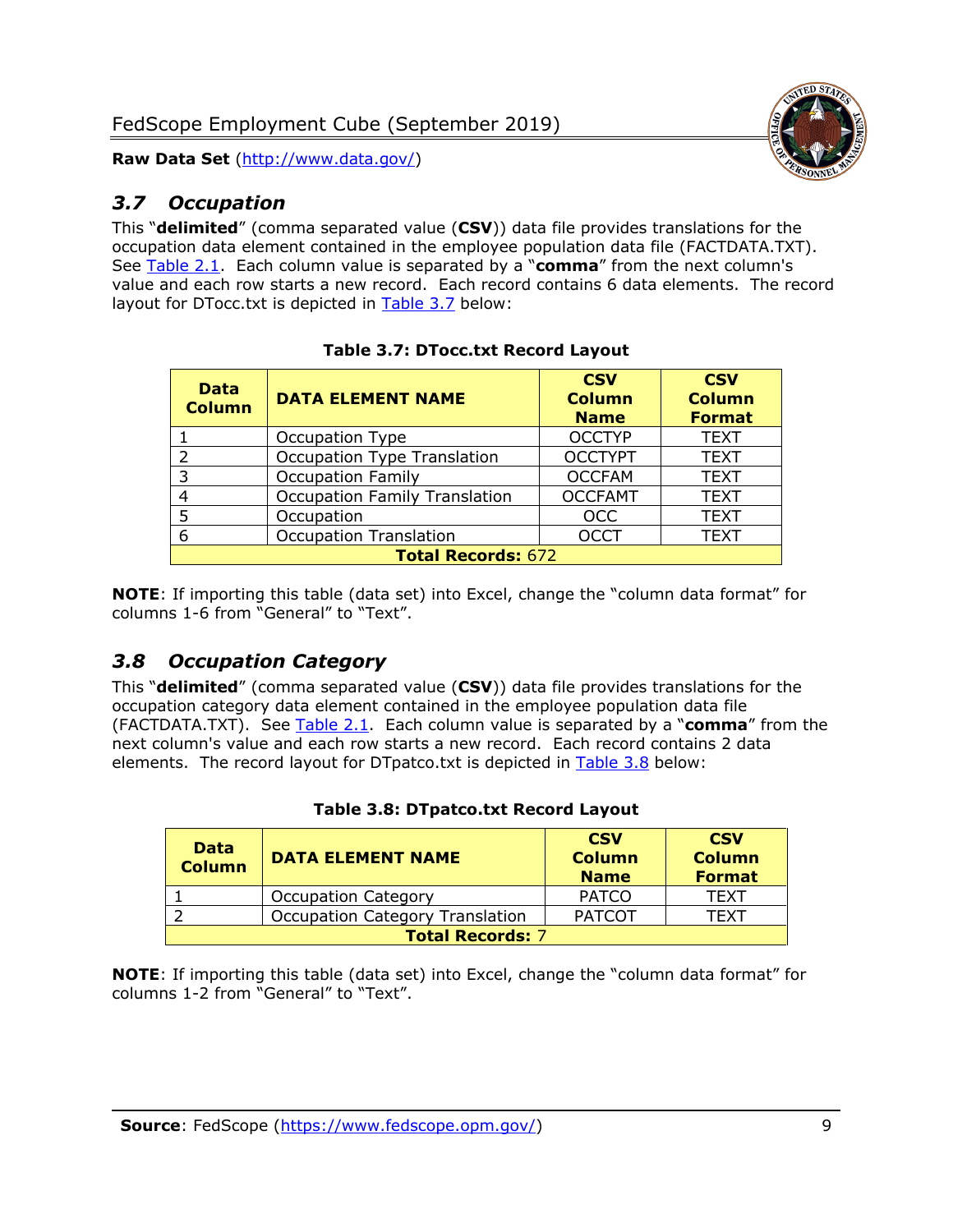

#### <span id="page-10-0"></span>*3.9 Pay Plan & Grade*

This "**delimited**" (comma separated value (**CSV**)) data file provides translations for the pay plan & grade data element contained in the employee population data file (FACTDATA.TXT). See [Table 2.1.](#page-4-0) Each column value is separated by a "**comma**" from the next column's value and each row starts a new record. Each record contains 7 data elements. The record layout for DTppgrd.txt is depicted in [Table 3.9](#page-10-2) below:

<span id="page-10-2"></span>

| <b>Data</b><br><b>Column</b> | <b>DATA ELEMENT NAME</b>   | <b>CSV</b><br><b>Column</b><br><b>Name</b> | <b>CSV</b><br><b>Column</b><br><b>Format</b> |  |
|------------------------------|----------------------------|--------------------------------------------|----------------------------------------------|--|
|                              | Pay Plan Type              | <b>PPTYP</b>                               | <b>TEXT</b>                                  |  |
| $\overline{2}$               | Pay Plan Type Translation  | <b>PPTYPT</b>                              | <b>TEXT</b>                                  |  |
| 3                            | Pay Plan Group             | <b>PPGROUP</b>                             | <b>TEXT</b>                                  |  |
| 4                            | Pay Plan Group Translation | <b>PPGROUPT</b>                            | <b>TEXT</b>                                  |  |
| 5                            | Pay Plan                   | <b>PAYPLAN</b>                             | <b>TEXT</b>                                  |  |
| 6                            | Pay Plan Translation       | <b>PAYPLANT</b>                            | <b>TEXT</b>                                  |  |
| $\overline{7}$               | Pay Plan & Grade           | <b>PPGRD</b>                               | <b>TEXT</b>                                  |  |
| <b>Total Records: 1,022</b>  |                            |                                            |                                              |  |

#### **Table 3.9: DTppgrd.txt Record Layout**

**NOTE**: If importing this table (data set) into Excel, change the "column data format" for columns 1-7 from "General" to "Text".

## <span id="page-10-1"></span>*3.10 Salary Level*

This "**delimited**" (comma separated value (**CSV**)) data file provides translations for the salary level data element contained in the employee population data file (FACTDATA.TXT). See [Table 2.1.](#page-4-0) Each column value is separated by a "**comma**" from the next column's value and each row starts a new record. Each record contains 2 data elements. The record layout for DTsallvl.txt is depicted in [Table 3.10](#page-10-3) below:

<span id="page-10-3"></span>

| <b>Data</b><br><b>Column</b> | <b>DATA ELEMENT NAME</b>        | <b>CSV</b><br><b>Column</b><br><b>Name</b> | <b>CSV</b><br><b>Column</b><br><b>Format</b> |
|------------------------------|---------------------------------|--------------------------------------------|----------------------------------------------|
|                              | Salary Level                    | <b>SALLVL</b>                              | <b>TFXT</b>                                  |
|                              | <b>Salary Level Translation</b> | SALLVLT                                    | TFXT                                         |
| <b>Total Records: 26</b>     |                                 |                                            |                                              |

#### **Table 3.10: DTsallvl.txt Record Layout**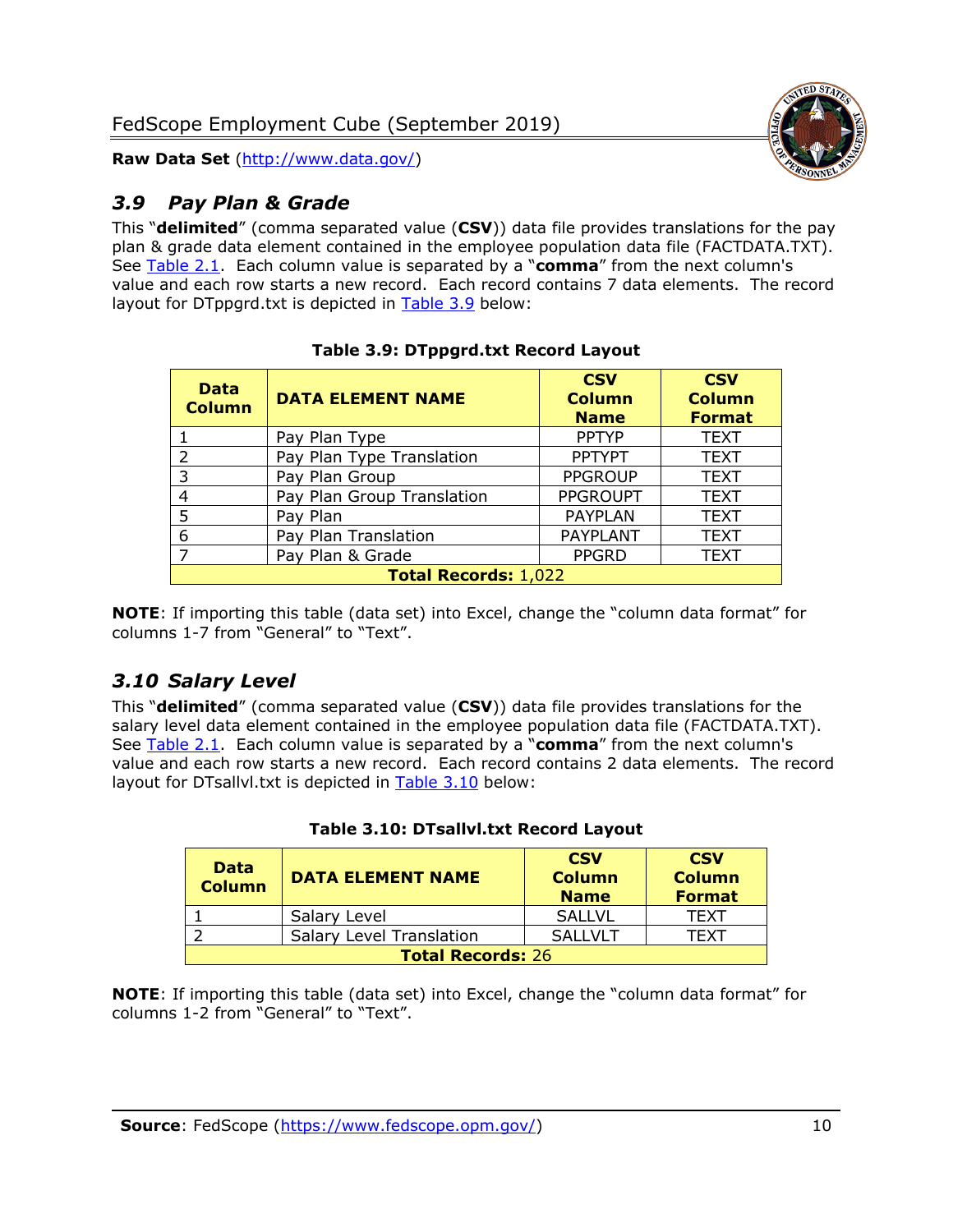

#### <span id="page-11-0"></span>*3.11 STEM Occupations*

This "**delimited**" (comma separated value (**CSV**)) data file provides translations for the STEM occupations data element contained in the employee population data file (FACTDATA.TXT). See [Table 2.1.](#page-4-0) Each column value is separated by a "**comma**" from the next column's value and each row starts a new record. Each record contains 6 data elements. The record layout for DTstemocc.txt is depicted in [Table 3.11](#page-11-2) below:

<span id="page-11-2"></span>

| <b>Data</b><br><b>Column</b> | <b>DATA ELEMENT NAME</b>                     | <b>CSV</b><br><b>Column</b><br><b>Name</b> | <b>CSV</b><br><b>Column</b><br><b>Format</b> |  |
|------------------------------|----------------------------------------------|--------------------------------------------|----------------------------------------------|--|
|                              | <b>STEM Occupation Aggregate</b>             | <b>STEMAGG</b>                             | <b>TEXT</b>                                  |  |
| $\mathcal{P}$                | <b>STEM Occupation Aggregate Translation</b> | <b>STEMAGGT</b>                            | <b>TEXT</b>                                  |  |
| 3                            | <b>STEM Occupation Type</b>                  | <b>STEMTYP</b>                             | <b>TEXT</b>                                  |  |
|                              | <b>STEM Occupation Type Translation</b>      | <b>STEMTYPT</b>                            | <b>TEXT</b>                                  |  |
| 5                            | <b>STEM Occupation</b>                       | <b>STEMOCC</b>                             | <b>TEXT</b>                                  |  |
| 6                            | <b>STEM Occupation Translation</b>           | <b>STEMOCCT</b>                            | <b>TEXT</b>                                  |  |
| <b>Total Records: 118</b>    |                                              |                                            |                                              |  |

**Table 3.11: DTstemocc.txt Record Layout**

**NOTE**: If importing this table (data set) into Excel, change the "column data format" for columns 1-6 from "General" to "Text".

## <span id="page-11-1"></span>*3.12 Supervisory Status*

This "**delimited**" (comma separated value (**CSV**)) data file provides translations for the supervisory status data element contained in the employee population data file (FACTDATA.TXT). See [Table 2.1.](#page-4-0) Each column value is separated by a "**comma**" from the next column's value and each row starts a new record. Each record contains 4 data elements. The record layout for DTsuper.txt is depicted in [Table 3.12](#page-11-3) below:

<span id="page-11-3"></span>

| <b>Data</b><br><b>Column</b> | <b>DATA ELEMENT NAME</b>              | <b>CSV</b><br><b>Column</b><br><b>Name</b> | <b>CSV</b><br><b>Column</b><br><b>Format</b> |  |
|------------------------------|---------------------------------------|--------------------------------------------|----------------------------------------------|--|
|                              | Supervisory Status Type               | <b>SUPERTYP</b>                            | <b>TEXT</b>                                  |  |
|                              | Supervisory Status Type Translation   | <b>SUPERTYPT</b>                           | <b>TEXT</b>                                  |  |
|                              | <b>Supervisory Status</b>             | <b>SUPERVIS</b>                            | <b>TEXT</b>                                  |  |
|                              | <b>Supervisory Status Translation</b> | <b>SUPERVIST</b>                           | <b>TEXT</b>                                  |  |
| <b>Total Records: 7</b>      |                                       |                                            |                                              |  |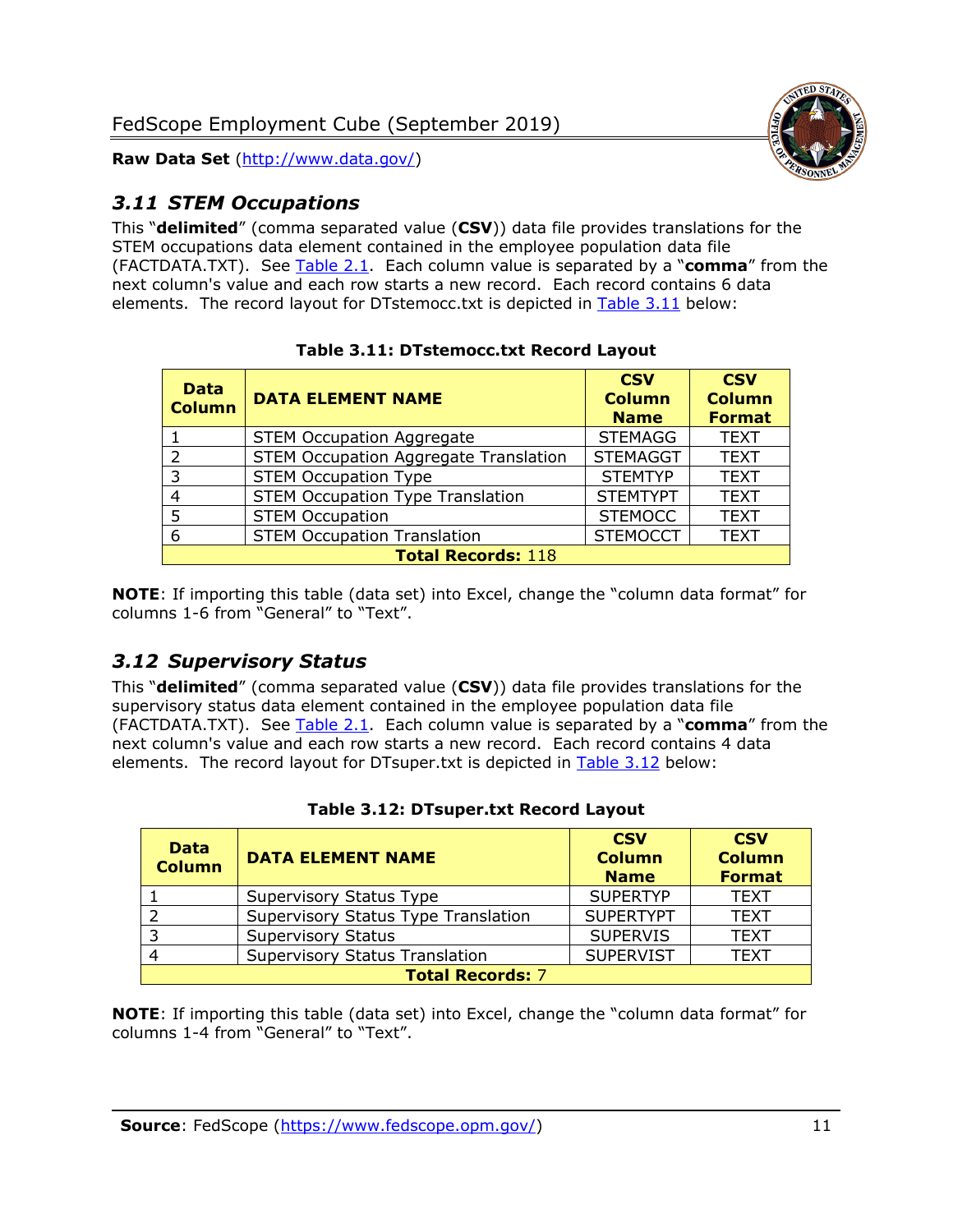

# <span id="page-12-0"></span>*3.13 Type of Appointment*

This "**delimited**" (comma separated value (**CSV**)) data file provides translations for the type of appointment data element contained in the employee population data file (FACTDATA.TXT). See [Table 2.1.](#page-4-0) Each column value is separated by a "**comma**" from the next column's value and each row starts a new record. Each record contains 4 data elements. The record layout for DTtoa.txt is depicted in [Table 3.13](#page-12-2) below:

<span id="page-12-2"></span>

| <b>Data</b><br><b>Column</b> | <b>DATA ELEMENT NAME</b>             | <b>CSV</b><br><b>Column</b><br><b>Name</b> | <b>CSV</b><br><b>Column</b><br><b>Format</b> |  |
|------------------------------|--------------------------------------|--------------------------------------------|----------------------------------------------|--|
|                              | Type of Appointment Type             | <b>TOATYP</b>                              | <b>TEXT</b>                                  |  |
|                              | Type of Appointment Type Translation | <b>TOATYPT</b>                             | <b>TEXT</b>                                  |  |
| 3                            | Type of Appointment                  | TOA                                        | <b>TEXT</b>                                  |  |
|                              | Type of Appointment Translation      | <b>TOAT</b>                                | <b>TEXT</b>                                  |  |
| <b>Total Records: 21</b>     |                                      |                                            |                                              |  |

#### **Table 3.13: DTtoa.txt Record Layout**

**NOTE**: If importing this table (data set) into Excel, change the "column data format" for columns 1-4 from "General" to "Text".

## <span id="page-12-1"></span>*3.14 Work Schedule*

This "**delimited**" (comma separated value (**CSV**)) data file provides translations for the work schedule data element contained in the employee population data file (FACTDATA.TXT). See [Table 2.1.](#page-4-0) Each column value is separated by a "**comma**" from the next column's value and each row starts a new record. Each record contains 4 data elements. The record layout for DTwrksch.txt is depicted in [Table 3.14](#page-12-3) below:

<span id="page-12-3"></span>

| <b>Data</b><br><b>Column</b> | <b>DATA ELEMENT NAME</b>         | <b>CSV</b><br><b>Column</b><br><b>Name</b> | <b>CSV</b><br><b>Column</b><br><b>Format</b> |
|------------------------------|----------------------------------|--------------------------------------------|----------------------------------------------|
|                              | Work Schedule Type               | <b>WSTYP</b>                               | <b>TEXT</b>                                  |
|                              | Work Schedule Type Translation   | <b>WSTYPT</b>                              | <b>TEXT</b>                                  |
| -3                           | Work Schedule                    | <b>WORKSCH</b>                             | <b>TEXT</b>                                  |
|                              | <b>Work Schedule Translation</b> | <b>WORKSCHT</b>                            | <b>TEXT</b>                                  |
| <b>Total Records: 12</b>     |                                  |                                            |                                              |

#### **Table 3.14: DTwrksch.txt Record Layout**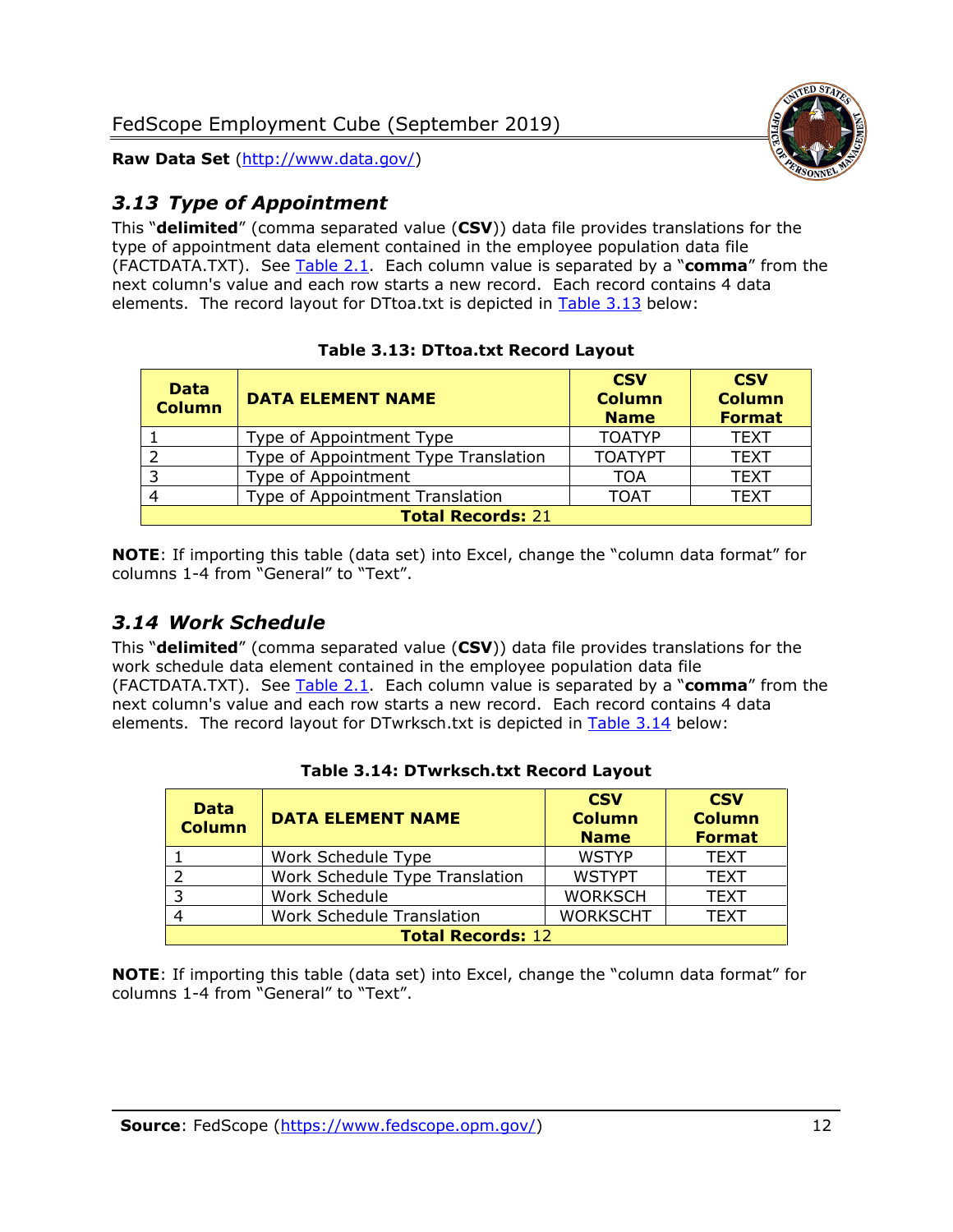

#### <span id="page-13-0"></span>*3.15 Work Status*

This "**delimited**" (comma separated value (**CSV**)) data file provides translations for the work status data element contained in the employee population data file (FACTDATA.TXT). See [Table 2.1.](#page-4-0) Each column value is separated by a "**comma**" from the next column's value and each row starts a new record. Each record contains 2 data elements. The record layout for DTwkstat.txt is depicted in [Table 3.15](#page-13-2) below:

<span id="page-13-2"></span>

| <b>Data</b><br><b>Column</b> | <b>DATA ELEMENT NAME</b>       | <b>CSV</b><br><b>Column</b><br><b>Name</b> | <b>CSV</b><br><b>Column</b><br><b>Format</b> |
|------------------------------|--------------------------------|--------------------------------------------|----------------------------------------------|
|                              | <b>Work Status</b>             | <b>WORKSTAT</b>                            | <b>TFXT</b>                                  |
|                              | <b>Work Status Translation</b> | <b>WORKSTATT</b>                           | TFXT                                         |
| <b>Total Records: 2</b>      |                                |                                            |                                              |

#### **Table 3.15: DTwkstat.txt Record Layout**

**NOTE**: If importing this table (data set) into Excel, change the "column data format" for columns 1-2 from "General" to "Text".

#### <span id="page-13-1"></span>*3.16 Date*

This "**delimited**" (comma separated value (**CSV**)) data file provides translations for the status file month date data element contained in the employee population data file (FACTDATA.TXT). See [Table 2.1.](#page-4-0) Each column value is separated by a "**comma**" from the next column's value and each row starts a new record. Each record contains 2 data elements. The record layout for DTdate.txt is depicted in [Table 3.16](#page-13-3) below:

<span id="page-13-3"></span>

| <b>Data</b><br><b>Column</b> | <b>DATA ELEMENT NAME</b> | <b>CSV</b><br><b>Column</b><br><b>Name</b> | <b>CSV</b><br><b>Column</b><br><b>Format</b> |
|------------------------------|--------------------------|--------------------------------------------|----------------------------------------------|
|                              | File Date                | <b>DATECODE</b>                            | <b>TFXT</b>                                  |
|                              | File Date Translation    | <b>DATECODET</b>                           | <b>TFXT</b>                                  |
| <b>Total Records: 1</b>      |                          |                                            |                                              |

#### **Table 3.16: DTdate.txt Record Layout**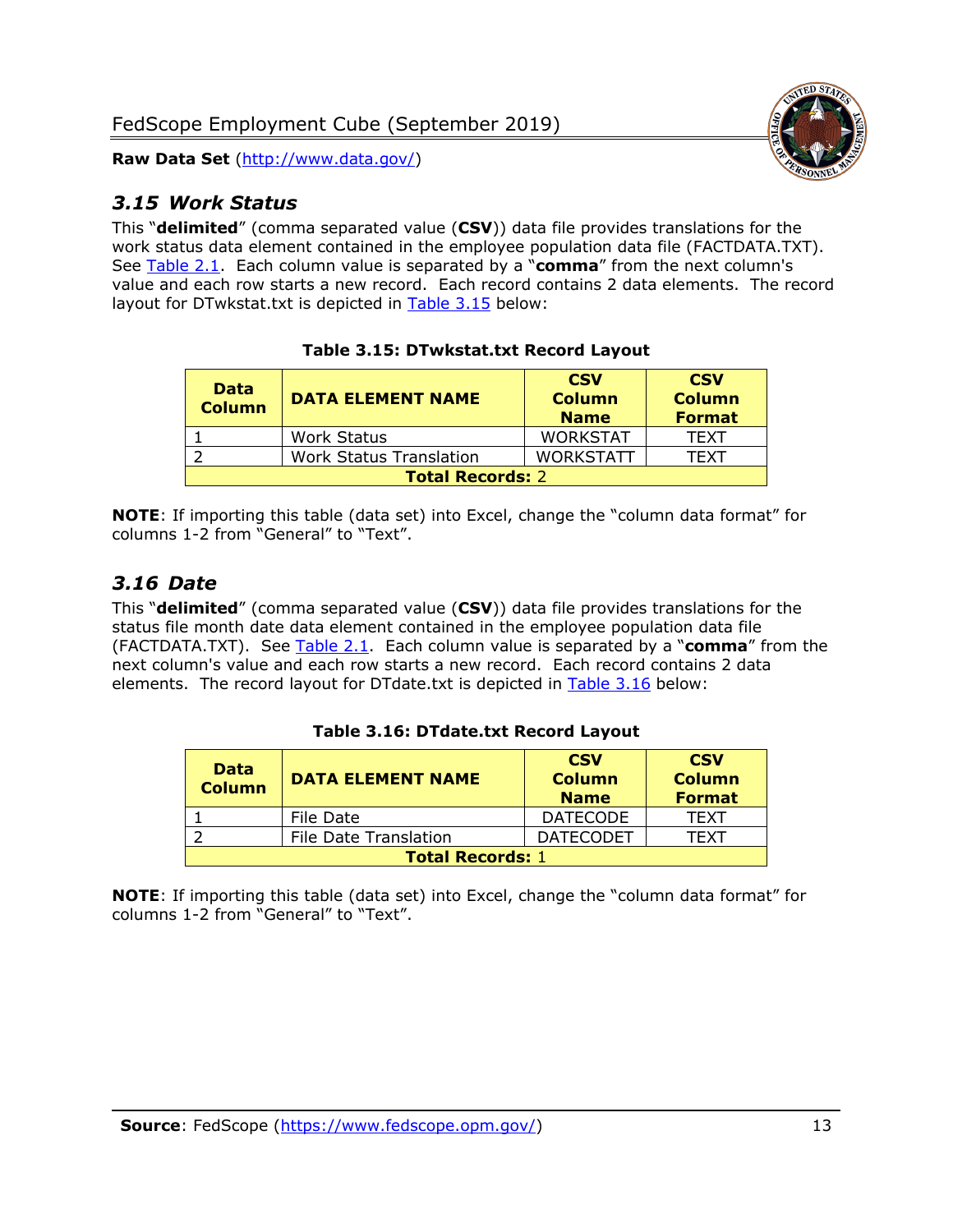FedScope Employment Cube (September 2019)

**Raw Data Set** (http://www.data.gov/)

# <span id="page-14-0"></span>*3.17 Employment*

There is no translation file for this data element. Every record in the employee population data file (FACTDATA.TXT) contains a value of "1" for this field. See Chapter  $4.17$  for definition of [Employment.](#page-17-0)

# <span id="page-14-1"></span>*3.18 Average Salary*

There is no translation file for this data element. See Chapter  $4.18$  for definition of Average [Salary](#page-17-1) [Average Salary.](#page-17-1)

#### <span id="page-14-2"></span>*3.19 Average Length of Service*

There is no translation file for this data element. See Chapter  $4.19$  for definition of Average [Length of Service](#page-17-2)

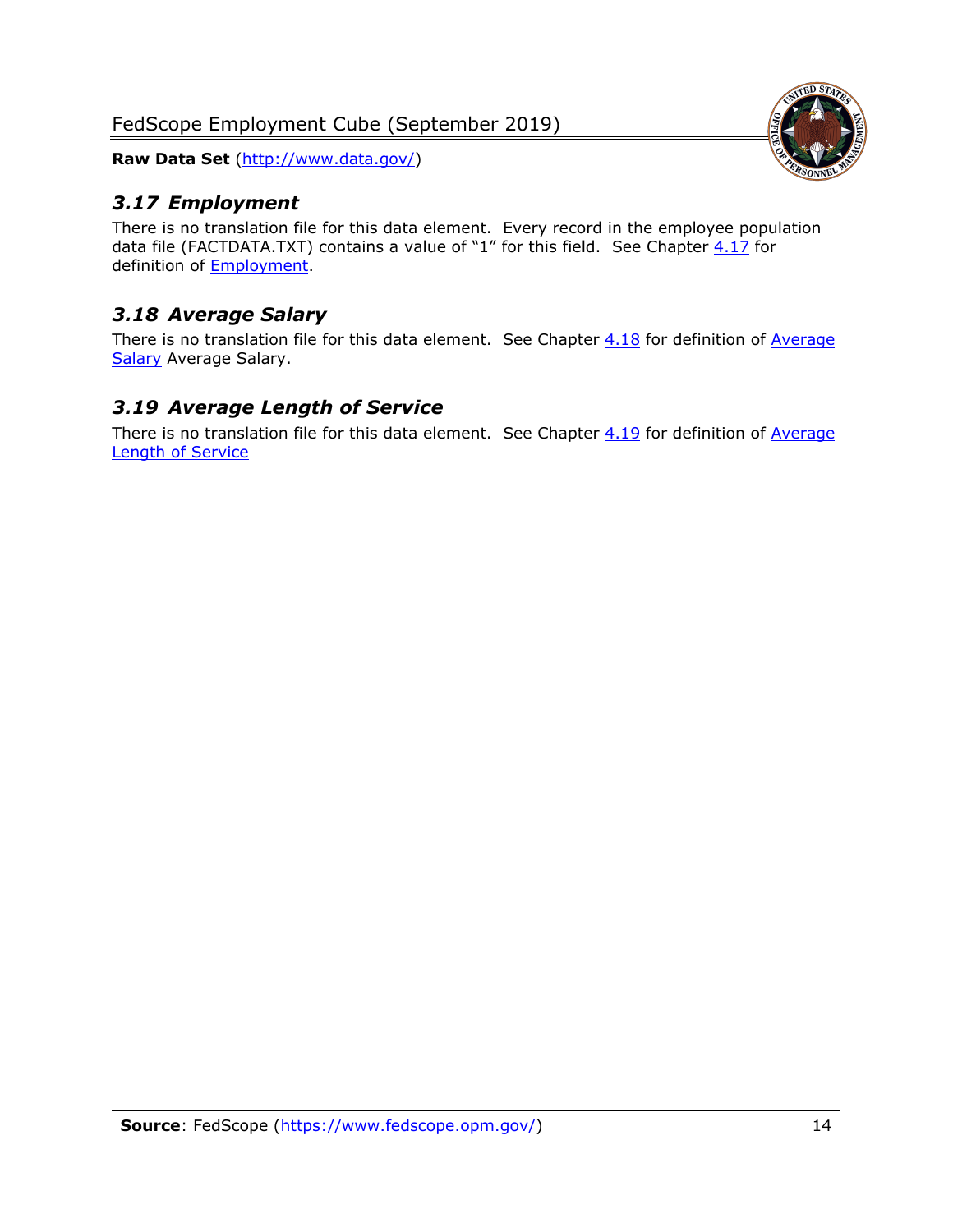<span id="page-15-0"></span>

#### <span id="page-15-1"></span>*4.1 Agency*

<span id="page-15-2"></span>The employing organization.

#### *4.2 Location*

The official duty station of an employee. Locations in the United States are defined in terms of states. Locations outside the United States are defined in terms of countries and U.S. territories.

#### <span id="page-15-3"></span>*4.3 Age*

An employee's age. Age is displayed in five-year intervals, except for an initial interval of less than 20 years and a final interval of 65 years or more.

#### <span id="page-15-4"></span>*4.4 Education Level*

<span id="page-15-5"></span>The extent of an employee's educational attainment from an accredited institution.

#### *4.5 General Schedule & Equivalent Grade*

The General Schedule grade for pay plans in the General Schedule and Equivalent pay plan category (See [Pay Plan & Grade\)](#page-16-0).

#### <span id="page-15-6"></span>*4.6 Length of Service*

The number of years of Federal civilian employment, creditable military service, and other service made creditable by specific legislation. Length of service is grouped by five-year intervals, except for:

- a. the initial intervals of less than 1 year, 1-2 years, and 3-4 years and
- b. the final interval of 35 years or more.

#### <span id="page-15-7"></span>*4.7 Occupation*

<span id="page-15-8"></span>An employee's occupation as defined by the Office of Personnel Management (OPM).

#### *4.8 Occupation Category*

Occupational categories are defined by the educational requirements of the occupation and the subject matter and level of difficulty or responsibility of the work.

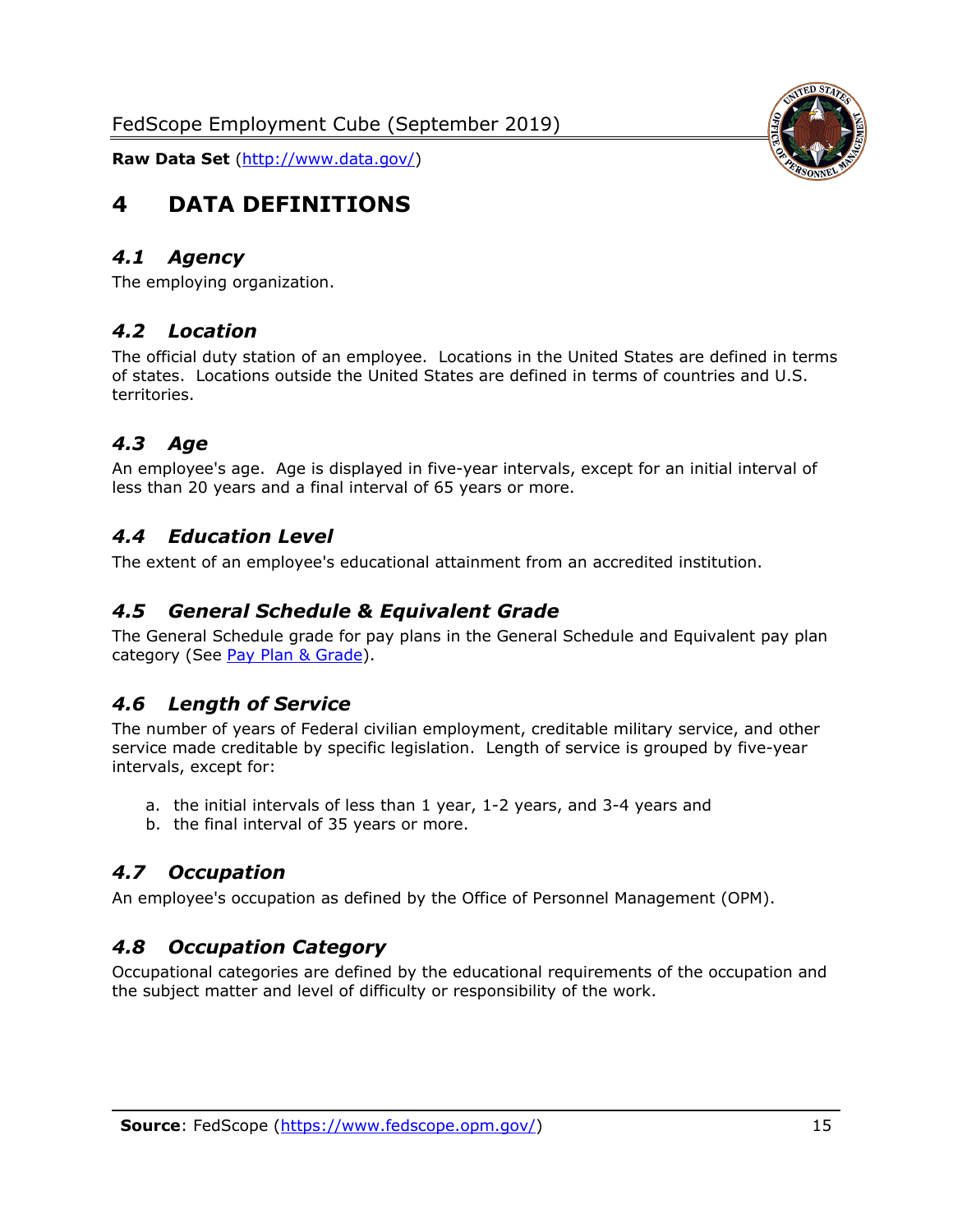## <span id="page-16-0"></span>*4.9 Pay Plan & Grade*

The pay system and, where applicable, the grade used to determine an employee's basic pay rate. Grade denotes a hierarchical position in a pay plan and is sometimes referred to as level, class, rank, or pay band.

# <span id="page-16-1"></span>*4.10 Salary Level*

An employee's adjusted basic pay, which is an annualized rate of pay. Adjusted basic pay is the sum of an employee's rate of basic pay plus any locality comparability payment and/or special pay adjustment for law enforcement officers. Salaries are grouped by \$10,000 intervals, except for an initial interval of less than \$20,000 and a final interval of \$180,000 or more.

An employee's actual earnings may be more or less than the annualized rate because of factors such as overtime, shift differentials, less than full time work, or leave without pay.

# <span id="page-16-2"></span>*4.11 STEM Occupations*

Listing of occupations grouped into the following four occupational series:

- 1. **S**cience
- 2. **T**echnology
- 3. **E**ngineering
- 4. **M**athematics

## <span id="page-16-3"></span>*4.12 Supervisory Status*

The nature of managerial, supervisory, or non-supervisory responsibility assigned to an employee's position.

## <span id="page-16-4"></span>*4.13 Type of Appointment*

<span id="page-16-5"></span>An employee's appointment in terms of permanence and competitiveness.

#### *4.14 Work Schedule*

<span id="page-16-6"></span>The time basis on which an employee is scheduled to work.

## *4.15 Work Status*

A combination of Type of Appointment and Work Schedule data elements. The Work Status data element is limited to "Non-Seasonal Full Time Permanent" and "Other Employees".

## <span id="page-16-7"></span>*4.16 Date*

<span id="page-16-8"></span>The file date (e.g. September 2019 represented by 201909).

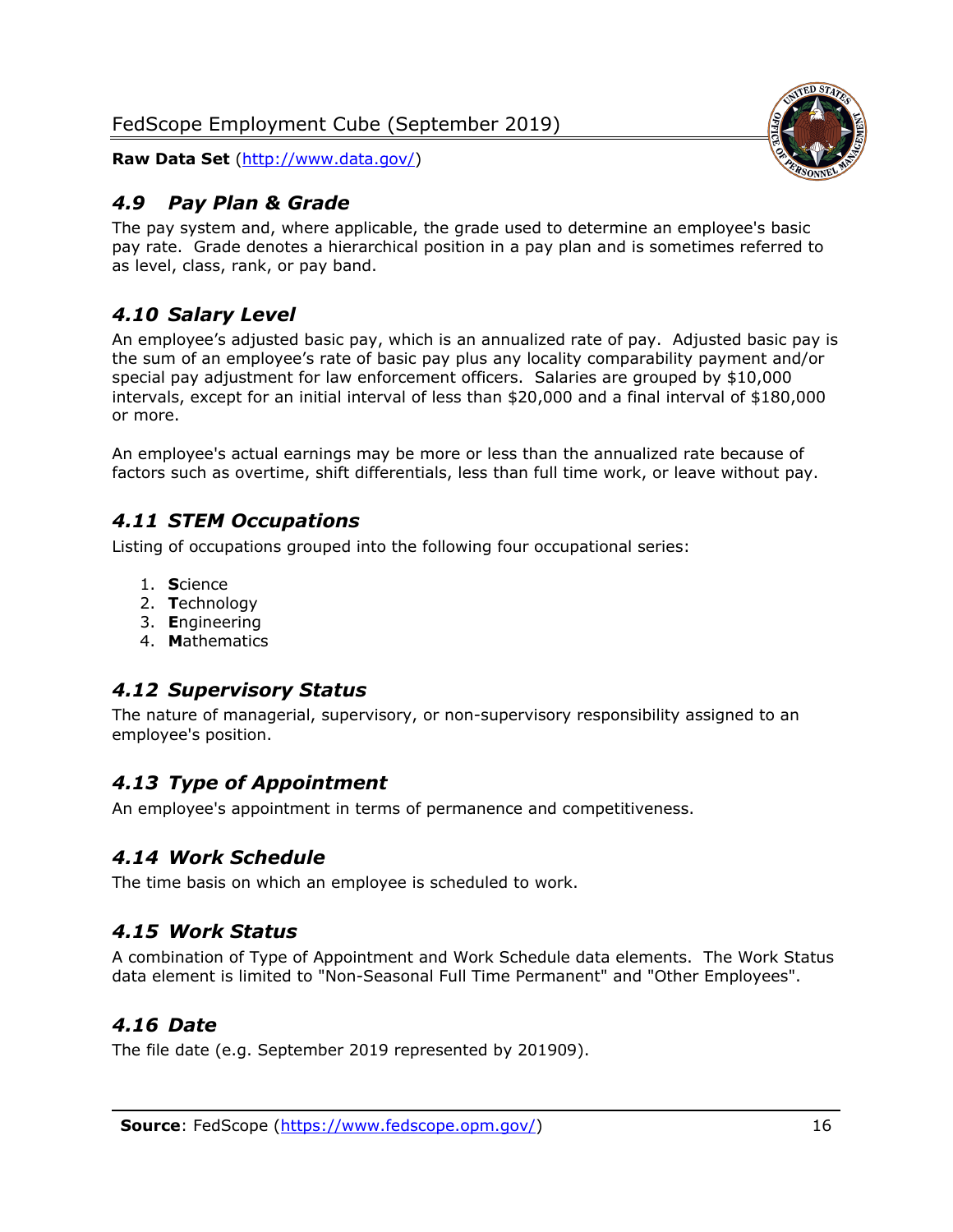# <span id="page-17-0"></span>*4.17 Employment*

A measure representing the number of employees in pay status at the end of the quarter (or end of the pay period prior to the end of the quarter).

# <span id="page-17-1"></span>*4.18 Average Salary*

A measure representing the average adjusted basic pay, an annualized rate of pay. Adjusted basic pay is the sum of an employee's rate of basic pay and any locality comparability payment and/or special pay adjustment for law enforcement officers.

An employee's actual earnings may be more or less than the annualized rate because of factors such as overtime, shift differentials, less than full time work, or leave without pay.

Invalid salary values are excluded from the average. A large number of invalid values could invalidate the average. To obtain counts of invalid values, display the data using the Salary Level dimension (See [Salary Level\)](#page-16-1).

# <span id="page-17-2"></span>*4.19 Average Length of Service*

A measure representing the average number of years of Federal civilian employment and creditable military service.

Invalid values are excluded from the average. A large number of invalid values could invalidate the average. To obtain counts of invalid values, display the data using the Length of Service dimension (See [Length of Service\)](#page-15-6).